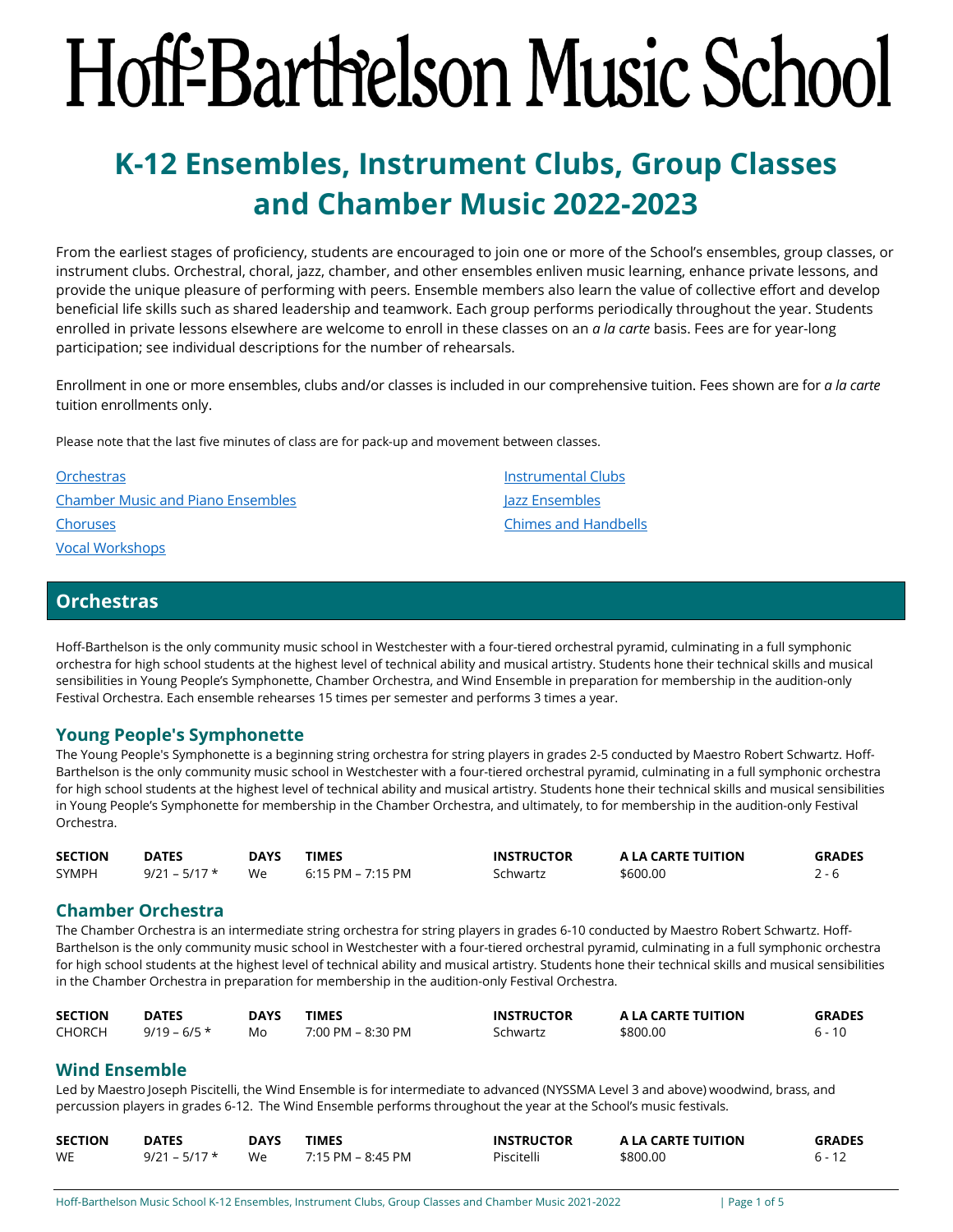# **Festival Orchestra**

Festival Orchestra is a full symphonic orchestra led by Maestro Jun Nakabayashi, music director. This orchestra is for students at the highest level of technical ability and musical artistry; audition is required. Three concerts performed each year. World-renowned artists perform as soloists with the Orchestra. Festival Orchestra members also benefit from annual sectional coaching sessions with members of the NY Philharmonic.

| <b>SECTION</b> | <b>DATES</b>   | <b>DAYS</b> | TIMES             | <b>INSTRUCTOR</b> | A LA CARTE TUITION | <b>GRADES</b> |
|----------------|----------------|-------------|-------------------|-------------------|--------------------|---------------|
| FO             | $9/13 - 5/9$ * |             | 7:15 PM – 9:30 PM | Nakabayashi       | \$1,040.00         |               |

*\* Weekly rehearsal schedules may be adjusted to accommodate performance preparation. Changes may include the addition and/or rescheduling of rehearsal dates. A schedule of performances and rehearsals will be distributed by the start of the fall semester.* 

#### *[Back to top](#page-0-1)*

# <span id="page-1-0"></span>**Chamber Music and Piano Ensembles**

Hoff-Barthelson's Chamber Music Program provides opportunities for intermediate and advanced students to play together in trios, quartets, and quintets. Ensembles are composed of students matched by proficiency for maximum musical accomplishment. Ensembles rehearse 24 weeks, October through May, and enjoy multiple opportunities. The Chamber Music Program includes two levels.

#### **Chamber Music I**

Chamber Music I is for less advanced students with ability equivalent to NYSSMA Level 2-4. Coaching sessions are 45 minutes in duration; day and time TBD. Trios and larger, \$1,000; Duos, \$1,160.

#### **Chamber Music II**

Chamber Music II is for students with ability equivalent to NYSSMA Level 4-6. Coaching sessions are 60 minutes in duration; day and time TBD. A placement meeting is required for all participants before they are placed in an ensemble. Please note that the last five minutes of class are for pack-up and movement between classes. Trios and larger, \$1,160, Duos (60 minutes) \$1,360, Duos (45 minutes) \$1,160.

#### **Piano Ensemble Program**

This program is available for intermediate to advanced piano students who would like to develop ensemble and sight-reading skills as well as enjoy the social and emotional benefits of participating in music-making with others.

The Piano Ensemble Program is coordinated by Dr. Tomoko Uchino, a longtime HBMS faculty member in chamber music and collaborative piano. The curriculum will focus on the development of sightreading and ensemble skills necessary for playing in a mixed (piano/winds/strings) chamber music ensemble. The program will be held in our state-of-the-art piano lab. Ensembles may also meet in facilities using acoustic pianos as appropriate.

Pianists new to the chamber music program will be placed in the Piano Ensemble Program. Exceptions will be made for experienced chamber music pianists. Returning piano chamber music students may opt for this program as well.

Coaching sessions are 45 or 60 minutes in duration. Day and Time TBD. 45 Minute \$1,100 60 Minute \$1,160.

#### *[Back to top](#page-0-1)*

# <span id="page-1-1"></span>**Choruses**

Choral groups at Hoff-Barthelson provide opportunities for school-age students to develop their musicianship, ensemble skills, and vocal talents, all while experiencing the joy of making music with others. Each ensemble performs periodically throughout the year.

#### **Petite Chorus**

Through this introduction to the world of choral singing, children in grades K-2 learn basic vocal techniques and develop their music-reading, listening, and performance skills while exploring diverse repertoire that introduces them to cultures from around the world. Musical and vocal games keep classes lively and fun. This class is designed for full-year (30 week) participation. Fall and spring semesters feature different but complimentary curriculum. Please note that the last five minutes of class are for pack-up and movement between classes.

| <b>SECTION</b> | <b>DATES</b>  | DAYS | <b>TIMES</b>      | <b>INSTRUCTOR</b>            | A LA CARTE TUITION | <b>GRADES</b> |
|----------------|---------------|------|-------------------|------------------------------|--------------------|---------------|
| <b>PETCHOR</b> | $9/24 - 5/20$ |      | 8:45 AM – 9:30 AM | Hiruma-Charlesworth \$740.00 |                    |               |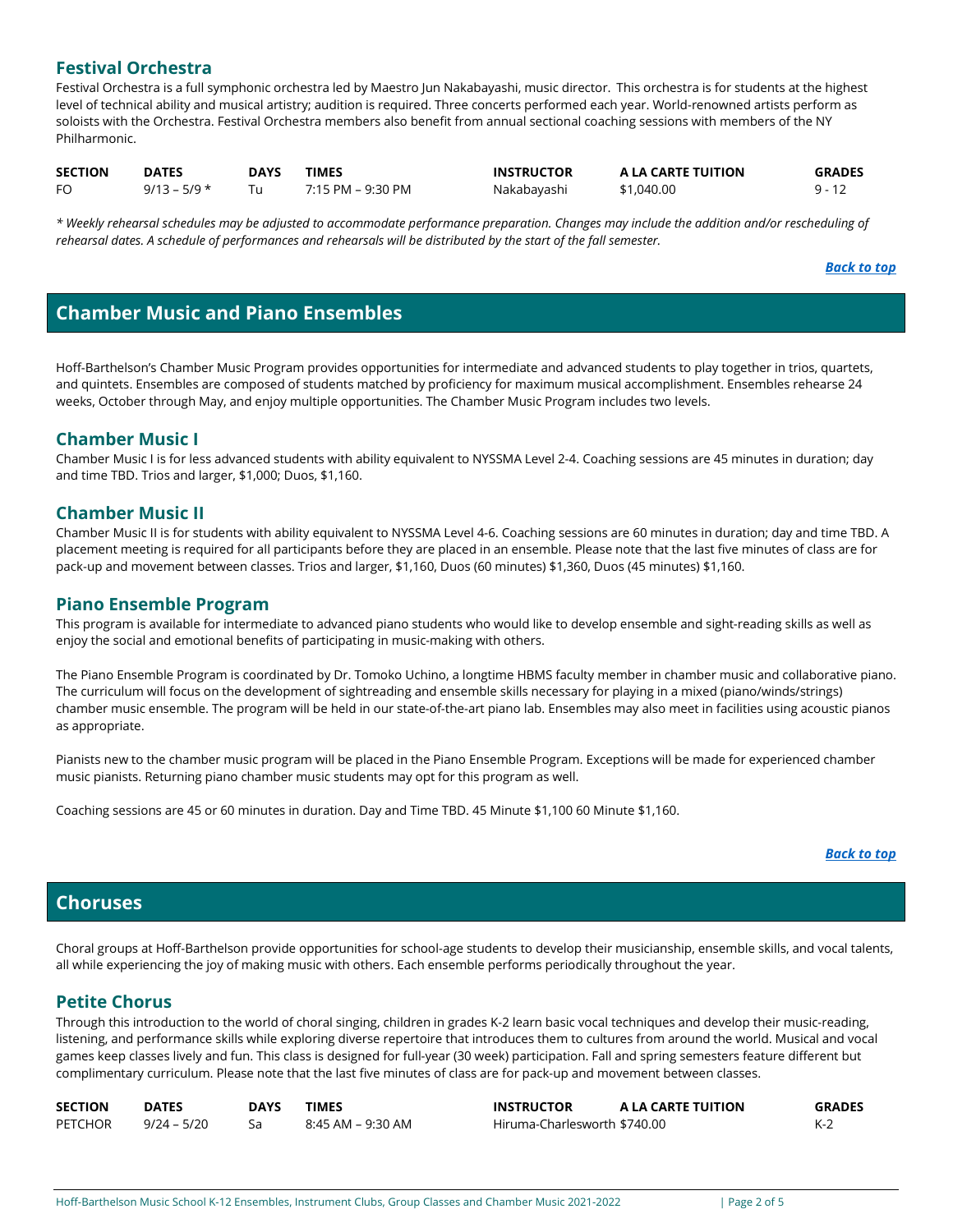# **Beginner Voices**

Chorus members in grades 2-4 explore a richly diverse repertoire as they develop choral singing skills. Repertoire comprises music from around the world written in unison, simple rounds, and parts that engage students' interest as they develop the ability to sing in harmony. Students develop sight-reading skills using solfège and rhythm skills utilizing Dalcroze Eurhythmics.

| <b>SECTION</b> | <b>DATES</b>  | <b>DAYS</b> | <b>TIMES</b>      | <b>INSTRUCTOR</b>            | A LA CARTE TUITION | <b>GRADES</b> |
|----------------|---------------|-------------|-------------------|------------------------------|--------------------|---------------|
| CHO1           | $9/21 - 5/17$ | We          | 4:15 PM – 5:00 PM | Hiruma-Charlesworth \$740.00 |                    | 2 - 4         |

## **Junior Voices**

Students in grades 5-8 sing repertoire including single-line, two-and-three-part songs, and canons from a variety of musical eras and styles. Lyrics in foreign languages including French, German, Italian, Latin, and Spanish. Choristers alternate from singing the melody to the inner, harmonic line and develop fluency in reading from the choral score. Discussions of text and the relationship of text and music are included. Basic written symbols in the choral score are brought to life through song.

| <b>SECTION</b>   | <b>DATES</b> | DAYS | <b>TIMES</b>          | <b>INSTRUCTOR</b> | A LA CARTE TUITION | <b>GRADES</b> |
|------------------|--------------|------|-----------------------|-------------------|--------------------|---------------|
| CHO <sub>2</sub> | 9/21 – 5/17  | We   | $5:00$ PM – $6:00$ PM | Tibbetts          | \$740.00           |               |

# **Chamber Choir**

The Chamber Choir, grades 9-12, explores a widely varying repertoire including classical masterworks from the major historical eras – Renaissance (des Prez, Monteverdi), Baroque (Bach, Vivaldi, Handel), Classical (Mozart, Haydn), Romantic (Mendelssohn, Schubert), and 20th century (Britten, Rutter) – through music of our time (Lauridsen, Whitacre). Students also enjoy singing selections from the Great American Songbook (Berlin, Gershwin) and contemporary musical theatre literature. Students learn to sing in foreign languages including French, German, Italian, Latin, and Spanish. Choristers alternate from singing the melody to the inner, harmonic line and develop fluency in reading from the choral score. Discussions of text and the relationship of text and music are included.

| <b>SECTION</b>   | <b>DATES</b> | <b>DAYS</b> | TIMES             | <b>INSTRUCTOR</b> | A LA CARTE TUITION | <b>GRADES</b> |
|------------------|--------------|-------------|-------------------|-------------------|--------------------|---------------|
| CHO <sub>3</sub> | $9/19 - 6/5$ | Mo          | 6:00 PM – 7:00 PM | Green             | \$800.00           | a _           |

# <span id="page-2-0"></span>**Vocal Workshops**

# **Musical Theater Workshop**

8-week musical theater workshop; fall semester only. Singers, grades 9-12.

Hone your performance of your favorite musical theater selections in this workshop designed to grow a student's understanding, interpretation, and performance abilities. Participants sing for and with one another, exploring the repertoire of their choice as well as masterpieces by the great composers - George Gershwin, Leonard Bernstein, Stephen Sondheim, and more.

| <b>SECTION</b> | <b>DATES</b>   | <b>DAYS</b> | TIMES             | <b>INSTRUCTOR</b> | A LA CARTE TUITION | <b>GRADES</b> |
|----------------|----------------|-------------|-------------------|-------------------|--------------------|---------------|
| <b>VWMT</b>    | $10/13 - 12/8$ |             | 7:30 PM – 8:30 PM | <b>Tibbetts</b>   | \$300.00           |               |

#### **Audition Preparation**

8-week audition prep master class; spring semester only. Singers, grades 9-12. Learn how to prepare your vocal audition! Whether for NYSSMA, summer opportunities, college admission, or something else, successful auditions begin with outstanding preparation. Develop your practice, presentation, and musical skills in this enriching and encouraging workshop environment. A wide variety of vocal repertoire is welcome including classical, jazz, and musical theater.

| <b>SECTION</b> | <b>DATES</b>  | <b>DAYS</b> | TIMES             | <b>INSTRUCTOR</b> | A LA CARTE TUITION | <b>GRADES</b> |
|----------------|---------------|-------------|-------------------|-------------------|--------------------|---------------|
| <b>VWSS</b>    | $1/24 - 3/21$ |             | 7:00 PM - 8:00 PM | Hallidav          | \$300.00           |               |

# **Vocal Workshop - Sight-Singing NYSSMA Exam Preparation**

12-week sight-singing workshop; spring semester only. Singers, grades 9-12

Sight-singing training especially designed for high school students preparing for the New York State School Music Association (NYSSMA) Sightsinging exam.

| <b>SECTION</b> | <b>DATES</b>  | DAYS | <b>TIMES</b>      | <b>INSTRUCTOR</b> | A LA CARTE TUITION | <b>GRADES</b> |
|----------------|---------------|------|-------------------|-------------------|--------------------|---------------|
| <b>VWSS</b>    | $1/12 - 4/13$ |      | 7:30 PM – 8:30 PM | <b>Tibbetts</b>   | \$450.00           | $9 - 12$      |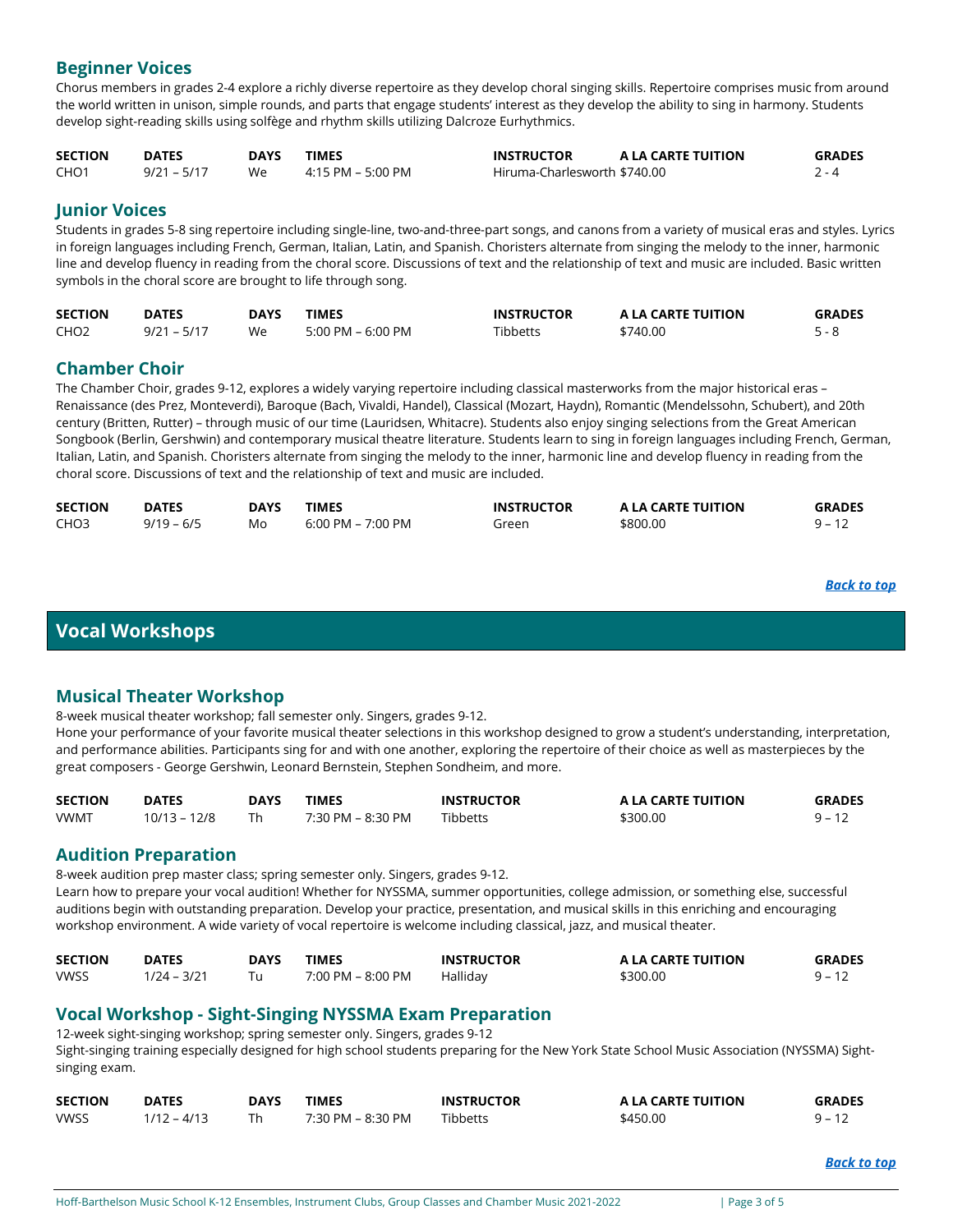# <span id="page-3-0"></span>**Instrumental Clubs**

Instrumental clubs provide an opportunity for students of varied levels of ability to play and perform together under the guidance of an experienced teacher. Through the clubs, which include clarinet, double reeds, flute, and viola, students develop instrumental technique, explore core repertoire, and benefit from peer learning as they advance as musicians.

# **Clarinet Club**

The Clarinet Club focuses on classical, jazz, and popular repertoire, air and breathing, fingerings and technique, the acoustics of the instrument, reeds, mouthpieces, and sight-reading. More advanced students enjoy opportunities to mentor others, developing important leadership and teaching skills. The club performs throughout the year and at each of Hoff-Barthelson's annual festivals. This is an intergenerational offering open to grade 6 - adult.

| <b>SECTION</b> | <b>DATES</b>   | <b>DAYS</b> | <b>TIMES</b>      | <b>INSTRUCTOR</b> | A LA CARTE TUITION | <b>GRADES</b> |
|----------------|----------------|-------------|-------------------|-------------------|--------------------|---------------|
| <b>CLCL</b>    | 9/24 – 6/10 Sa |             | 1:00 PM – 1:45 PM | Spitzer           | \$780.00           | 6 - Adult     |

# **Flute Clubs**

Hoff-Barthelson welcomes flutists to one of three flute ensembles: Junior Flutes for flutists who are in grades 4-8 and are performing at NYSSMA Level 1-4; Flute Club for flutists who are in grades 8-12 (and lower grades if enrolled in the Honors Program) and are performing at NYSSMA Level 5-6; and the Adult Flute Choir, age 18 and up. The groups perform at each of the School's major festivals and combine all three groups together for performances at the annual Flute Plus! event. This event celebrates all- things flute with performances, premieres of commissioned works and clinics and seminars with invited flute luminaries.

#### **Junior Flute Club**

| <b>SECTION</b>    | <b>DATES</b>   | <b>DAYS</b> | <b>TIMES</b>           | <b>INSTRUCTOR</b> | A LA CARTE TUITION | <b>GRADES</b> |
|-------------------|----------------|-------------|------------------------|-------------------|--------------------|---------------|
| <b>JRFL</b>       | $9/23 - 6/2*$  | Fr          | 5:30 PM – 6:15 PM      | Piscitelli        | \$780.00           | $1 - 6$       |
| <b>Flute Club</b> |                |             |                        |                   |                    |               |
| <b>SECTION</b>    | <b>DATES</b>   | <b>DAYS</b> | <b>TIMES</b>           | <b>INSTRUCTOR</b> | A LA CARTE TUITION | <b>GRADES</b> |
| FLC.              | $9/24 - 6/3$ * | Sa          | $11:45$ AM – $1:00$ PM | Elaine            | \$840.00           | $6 - 12$      |

*\* The final Flute Club and Junior Flute Club meeting day will be Sunday, June 4, 2023, which includes rehearsal and then performance for the HBMS Flute Plus special event.*

#### **Viola Clubs**

The Viola Clubs offer weekly group classes for violists at all levels of advancement. The program features special multi-level projects and performances throughout the year. Participants benefit from opportunities to learn from guest artist workshops and master classes. Peerlearning, a powerful sense of community, and opportunities for student mentorship make the HBMS Viola Clubs a valuable and enjoyable experience for all.

# **Viola Club – Level 1: Beginner & Junior SECTION DATES DAYS TIMES INSTRUCTOR A LA CARTE TUITION GRADES** VLACL1 9/24 – 6/10 Sa 1:00 PM – 2:00 PM Williams \$840.00 5840.00 **Viola Club – Level 2: Intermediate & Advanced SECTION DATES DAYS TIMES INSTRUCTOR A LA CARTE TUITION GRADES** VLACL2 9/24 – 6/10 Sa 2:00 PM – 3:00 PM Williams \$840.00 \$840.00 8 - 12